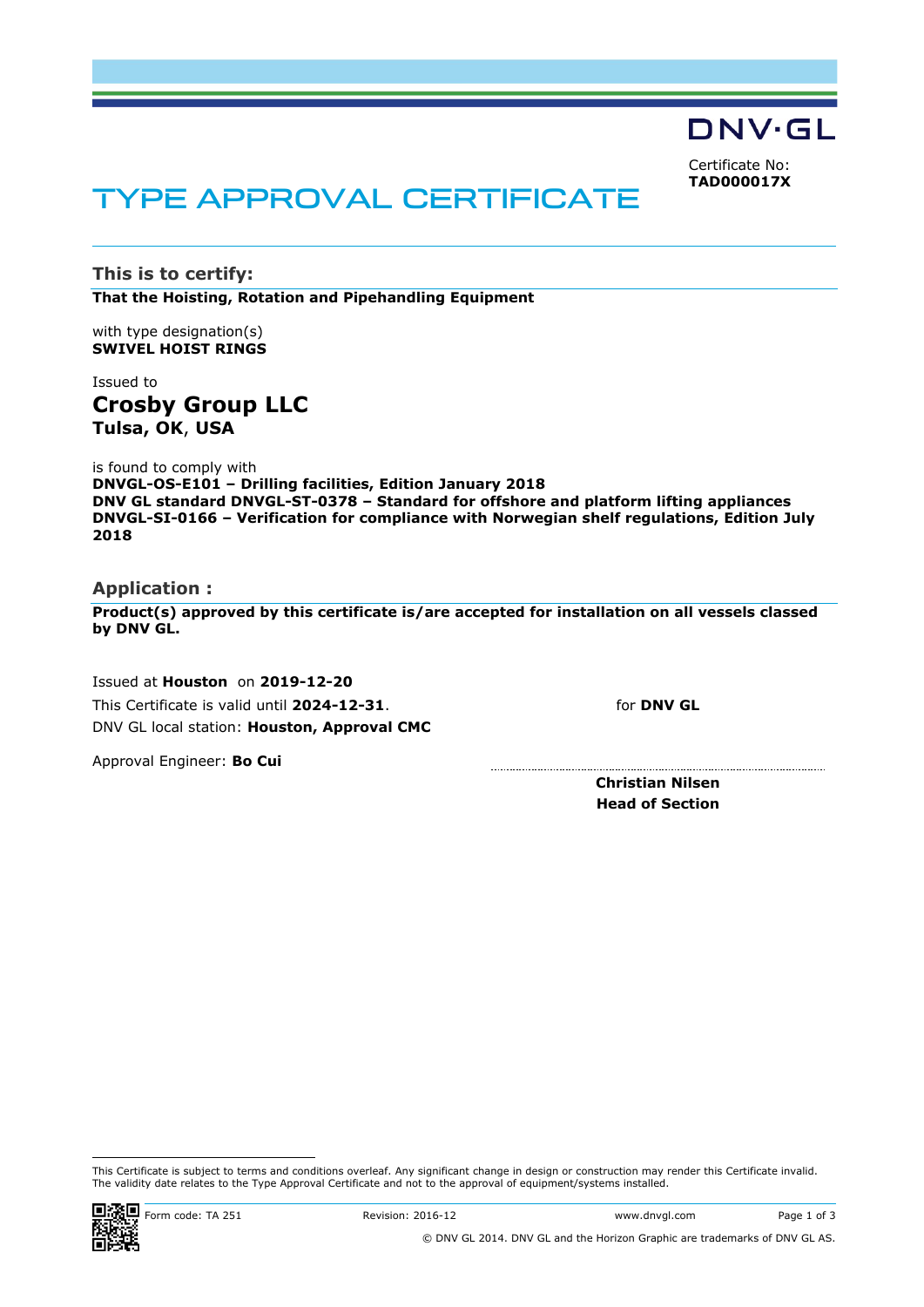Job Id: **262.1-018338-2**  Certificate No: **[TAD000017X](#page-0-0)**

#### **Product description**

HR-1000 CT Swivel Hoist Rings: 1/2", 5/8", 3/4", 7/8", 1", 1-1/4", 1-1/2", 2", 2-1/2" HR-1000 CT Swivel Hoist Rings: 12mm, 16mm, 20mm, 24mm, 30mm, 36mm, 48mm

### **Application/Limitation**

#### **HR-1000CT Swivel Hoist Rings**

| <b>Frame</b><br><b>Size</b> | <b>Stock No.</b> | <b>Bolt Size</b><br>[in]       | <b>WLL</b><br>$[1b_i]$ | <b>WLL</b><br>$[kg_f]$ |
|-----------------------------|------------------|--------------------------------|------------------------|------------------------|
| 2                           | 6608103          | $0.500 - 13$ UNC x 2.25        | 1,900                  | 862                    |
| $\overline{2}$              | 6608112          | $0.500 - 13$ UNC x 2.75        | 1,900                  | 862                    |
| 2                           | 6608121          | $0.625 - 11$ UNC x 2.25        | 3,000                  | 1,360                  |
| 3                           | 6608130          | $0.750 - 10$ UNC $\times$ 3.00 | 4,800                  | 2,177                  |
| 3                           | 6608139          | $0.875 - 9$ UNC $\times$ 3.00  | 6,200                  | 2,812                  |
| 3                           | 6608148          | $1.000 - 8$ UNC $\times$ 3.50  | 8,300                  | 3,765                  |
| 4                           | 6608149          | $1.250 - 7$ UNC $\times$ 5.00  | 12,500                 | 5,670                  |
| 4                           | 6607669          | $1.500 - 6$ UNC $\times$ 5.50  | 20,000                 | 9,072                  |
| 4                           | 6607727          | $1.500 - 8$ UN x 5.50          | 20,000                 | 9,072                  |
| 5                           | 6607670          | $2.00 - 4.5$ UNC x 7.50        | 28,000                 | 12,700                 |
| 6                           | 6607671          | $2.50 - 4$ UNC x 9.50          | 45,000                 | 20,412                 |

| <b>Frame</b><br><b>Size</b> | <b>Stock No.</b> | <b>Bolt Size</b><br>[mm]    | <b>WLL</b><br>$[Kg_f]$ | <b>WLL</b><br>$[1b_{f}]$ |
|-----------------------------|------------------|-----------------------------|------------------------|--------------------------|
| 2                           | 6630058          | $12 \times 1.75 \times 55$  | 825                    | 1,820                    |
| $\mathcal{P}$               | 6630059          | $16 \times 2.00 \times 65$  | 1,350                  | 2,980                    |
| 3                           | 6630060          | 20 x 2.50 x 80              | 2,250                  | 4,960                    |
| 3                           | 6630061          | 24 x 3.00 x 90              | 3,175                  | 7,000                    |
| 4                           | 6630062          | 30 x 3.50 x 140             | 5,450                  | 12,000                   |
| 4                           | 6630063          | 36 x 4.00 x 130             | 7,450                  | 16,400                   |
| 5                           | 6630064          | $48 \times 5.00 \times 180$ | 13,250                 | 29,200                   |

Minimum Design Temperature : -4 °F (-20 °C) Design Safety Factor: 5

### **Type Approval documentation**

#### **Tests carried out**

Type Certification Qualification Testing, Survey Reports A0022334, A0022695 Dated 2014-07-03-A, A0022695 Dated 2014-07-08-A, A0022695 Dated 2014-07-015-A, and A0022695 Dated 2014-08-26-A

### **Marking of product**

For traceability to this Type Approval Certificate the products are as a minimum to be marked as follows: 1. Serial Number

- 2. Manufacturer's name and trademark
- 3. Working Load Limit

#### **Periodical assessment**

In order to maintain the validity of the type approval certificate, periodical assessment shall be carried out according to DNVGL-CP-0338. Periodical assessments will, when possible, be harmonised with other surveys and audits carried out.

### **Condition & Comments**

1. Maximum yield strength of bolts is 131,000 psi